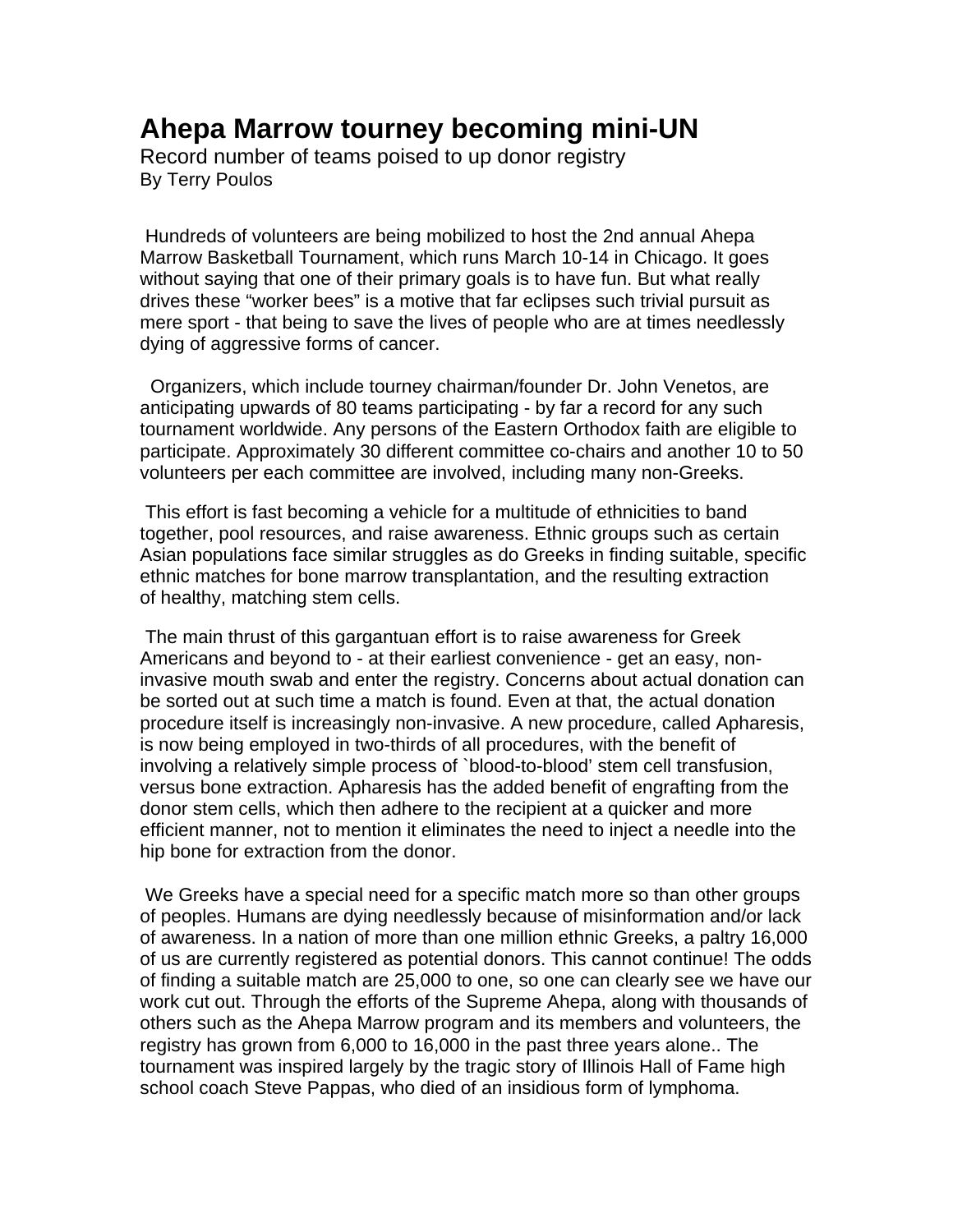To underscore the magnitude of the problem, in 2008 there were 9,000 searches performed from the Ahepa marrow registry. Approximately 3,000 transplants are performed each year across all ethnic groups worldwide. At any given time, 20,000 to 30,000 patients are seeking a transplant and only about 3,000 transplants occur annually. If a match can be found, most do extremely well.

 Anyone under 60 years of age and in good health should be signed up for their respective community's registry, without exception! The registry loses members every year due to age-related and other forms of attrition, so this is an ongoing, never-ending battle to replenish with new samples. Registering alone does not obligate one to donation, but think about it this way: If you could save someone's life, and all it took - for brevity's sake - was little more than donating blood and no needle would be stuck in your bone, very few would refuse. Granted, not all procedures are able to employ the Apharesis method, but the overwhelming majority do. At such point a decision must be made, thorough due diligence would commence before any final decision need be made. The minimum requisite here is getting tested, and that entails a quick and painless mouth swab.

 "There's no doubt in my mind that this (tournament) is going to continue to grow," said Dr. Venetos, Chairman of Medicine at Swedish Covenant Hospital in Chicago and a longtime friend and personal physician to Pappas. "It truly is a `tournament that saves lives'. We're starting to see results where donors are being found from our donor pool. We had four successful marrow transplants in the last three years. Today, 27-year old Chicagoan Joanna Bilionis beat Hodgkins Lymphoma and is alive and thriving today due to efforts at increasing registry numbers. On a sad note, last year we were searching for a young Philippine man named Leo. Unfortunately, he passed away the night before Christmas without finding a match. He had three daughters age one to five.

 "We've decided that every year we'll highlight a particular individual, and their particular situation, to bring awareness to their condition," continued Dr. Venetos. "Although we try, we're not always successful. We're currently searching for a match for the individuals, including a 64-year old Greek man from Washington D.C. named George Alexandrou, who has acute leukemia. We're also trying to help a young Korean boy who is suffering with a severe genetic amino deficiency syndrome that requires a stem cell transplant. Presently there are no matches. We've used our expertise and ability to do drives and rally the troops not only to help Greeks, but to ask for assistance from others and help others. We conducted a drive at the Greek embassy and have the ability now for any Greek from the USA to go online to our website (**www.AhepaMarrow.org**), where they can get info and receive a simple test kit via the postal service. The cost is picked up by the Ahepa marrow program."

 No excuses, people. Time to step up. "There but for the grace of God go I" has become a widespread adage. Get the swab, lest it be you or a loved one in need. Log on to AhepaMarrow.org and do the right thing.